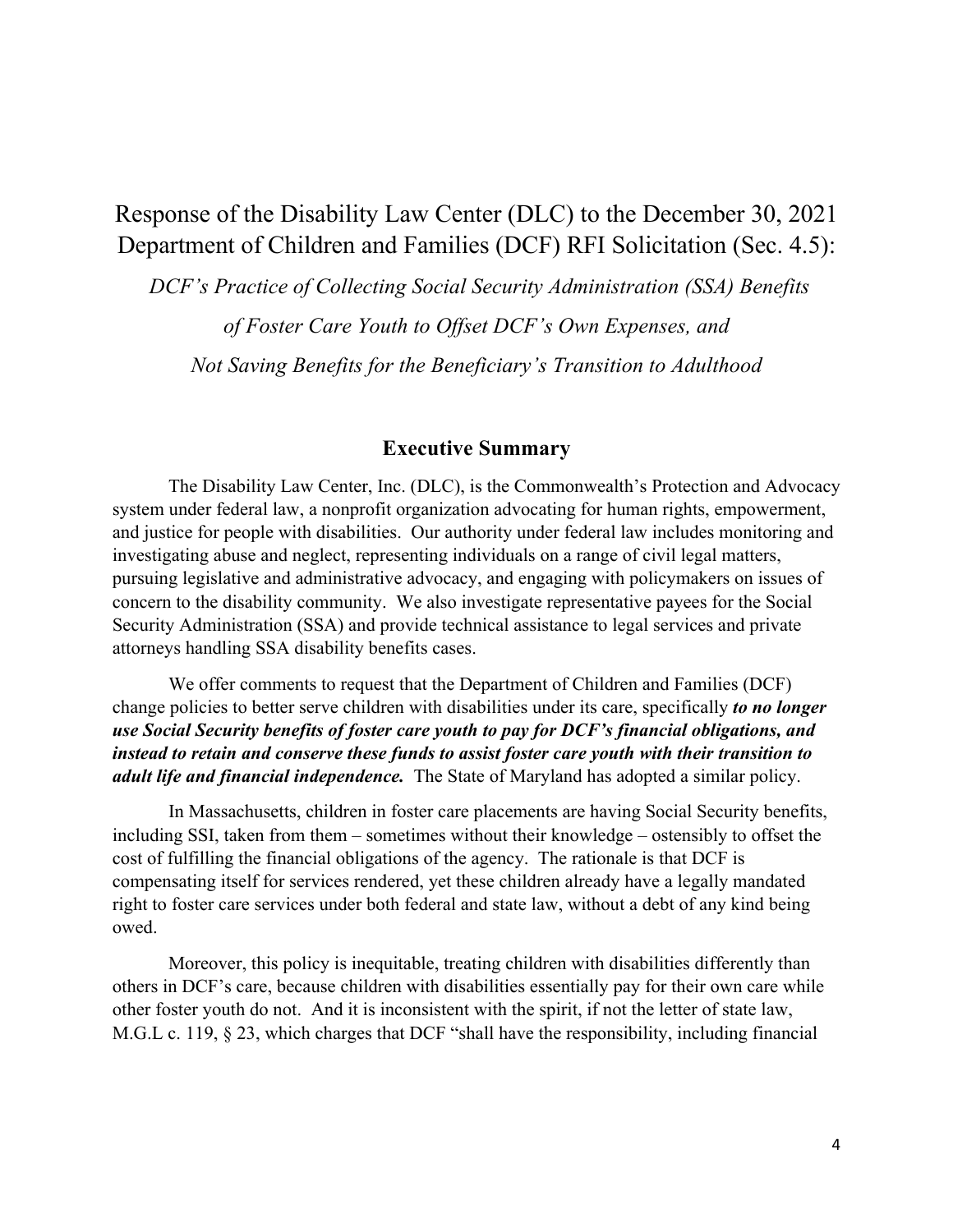responsibility, for providing foster care for children *through its own resources or by use of appropriate voluntary agencies*" (emphasis added).<sup>1</sup>

Therefore, through these comments, DLC asks that DCF change its policies as follows:

- ! **End the practice of taking, for the agency's own financial obligations, a foster child's SSI benefits and Title II Dependent/Survivors' benefits on a parent's Social Security wage record;**
- For foster care children on SSI, establish an Achieving a Better Life Experience **(ABLE) account, where these benefits can accrue until the child is either adopted or "ages out" of foster care;**
- ! **For foster care children receiving Title II Dependent/Survivors' benefits on a parent's Social Security wage record, use these assets to build savings accounts for transition to adulthood;**
- Automatically screen all children in its care to determine if they are eligible for **SSI, or Title II Dependent/Survivors' benefits;**
- Provide notice to a child and their guardian, attorney, or other interested family **member or adult, when DCF has been named their representative payee, and continue providing notice should the child's benefits continue to be used by DCF;**
- ! **Share data openly with SSA and proactively seek the substitution of representative payees other than DCF. If a child's benefits continue to be taken by the DCF, the agency must document exactly how the funds are being used for that child's unique and specific needs, as opposed to using funds to relieve costs charged to DCF to the state budget; and**
- Adopt universal screening for youth transitioning out of foster care, for adult **SSI and adult Title II eligibility, and provide assistance and support to foster care youth in applying for these benefits.**

Several of these policies are already mandated by constitutional requirements, statutes, and regulations, and should be enforced. Others are legal obligations established by caselaw around the country or are sound public policy. Compliance with these responsibilities also comes at a small cost to DCF. The money taken from these children is modest relative to the overall annual funding that foster care agencies around the country, including DCF, receive for foster care. For instance, "the Congressional Research Service reports that state child welfare agencies spent approximately \$33 billion in FY2018. Based on the Child Trends data from that year cited by NPR, the \$180 million collected in Social Security benefits amounts to about .05 percent of overall spending."2 In Massachusetts, according to Child Trends, DCF had 101.6

 $1$  M.G.L c. 119, § 23(a).

<sup>2</sup> Dan Lips, *Using Fostering Independence Accounts to Protect Children's Social Security Benefits*, FREOPP (July 12, 2021), available at https://freopp.org/using-fostering-independence-accounts-to-protect-childrens-socialsecurity-benefits-d5850cf35f73.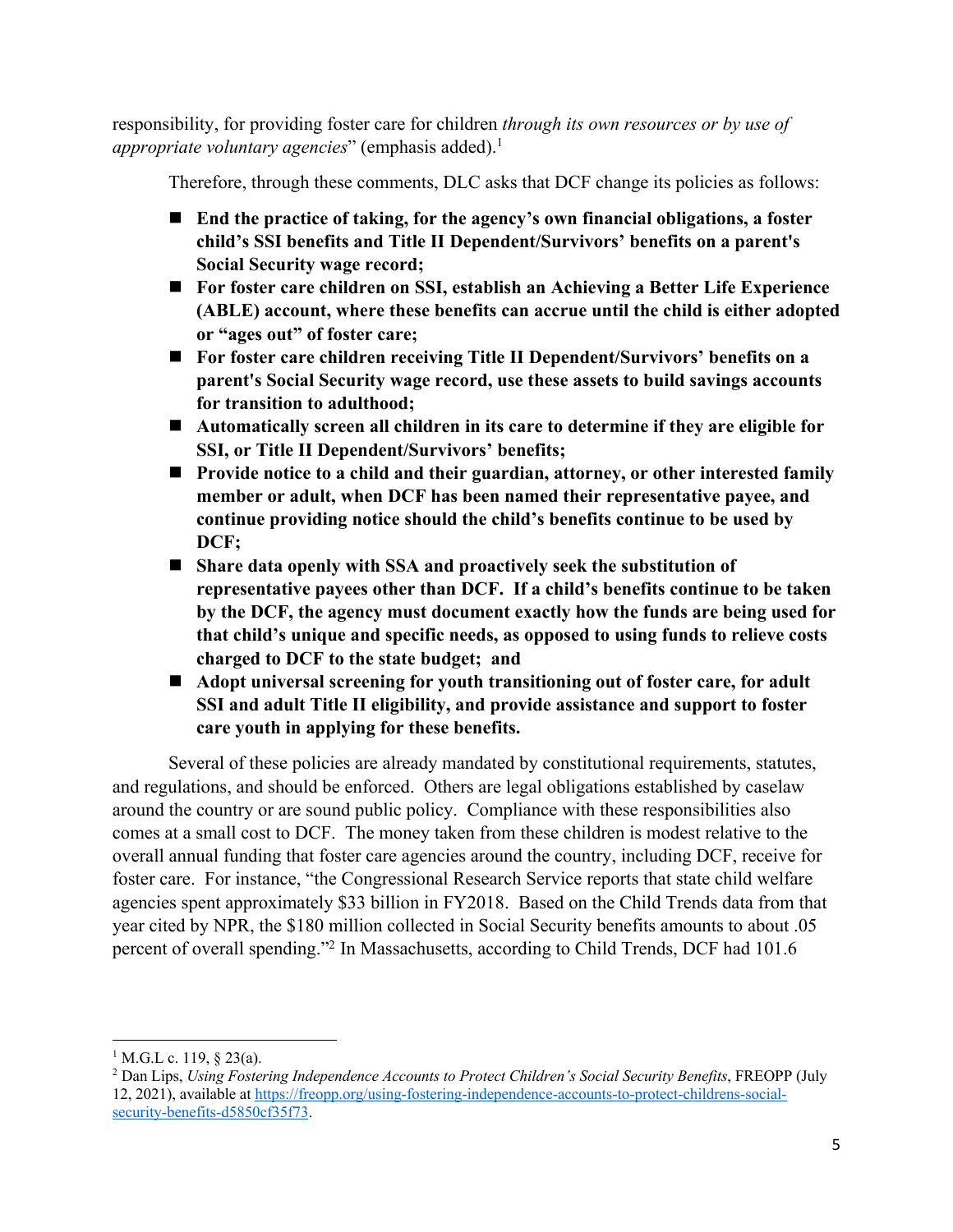million dollars in foster care expenditures in 2018.<sup>3</sup> Only 907 foster children receive SSA benefits (411 receiving SSI and 496 receiving Title II benefits as dependents of an adult with a wage earning record).<sup>4</sup> Removing the value of these benefits, only 6.31 million dollars in 2018,<sup>5</sup> from DCF's coffers should not affect the scope of services rendered. Yet, this money could make a critical difference to the children for whom it is intended.

Children who pass through the foster care system, especially those who age out and are not adopted before the age of 18, are in very vulnerable circumstances, with worse statistics in virtually every relevant metric,<sup>6</sup> such as the likelihood of homelessness, finishing high school or attending college. These problems are only magnified for children who also live with disabilities. Not only are they entitled to their benefits by law, but they need these funds to have a chance at success as they begin their independent lives.

#### Discussion

# **1. End the practice of taking children's SSI and Title II Dependent/Survivors' benefits, and instead establish Achieving a Better Life Experience (ABLE) accounts, where these benefits can accrue until the child is either adopted or "ages out" of foster care.**

We urge DCF to end the practice of collecting and using Social Security benefits of foster care youth for its own purposes. Similar policies have drawn widespread criticism from the

<sup>3</sup> See March 2021 report available at https://www.childtrends.org/wp-

content/uploads/2021/03/ChildWelfareFinancingReport\_ChildTrends\_March2021.pdf, Appendix C, reporting on 2018 data.

<sup>4</sup> Congressional Research Service, *Children in Foster Care and Social Security Administration Benefits: Frequently Asked Questions* (November 23, 2021) available at https://sgp.fas.org/crs/misc/R46975.pdf, Table B-1 p. 47.

<sup>5</sup> Michelle Pitcher et al., *These States Take Money Meant for Foster Children*, The Marshall Project (May 17, 2021),

available at https://www.themarshallproject.org/2021/05/17/these-states-take-money-meant-for-foster-children.<br><sup>6</sup> Foster children suffer from PTSD at twice the level of U.S. war veterans. Over one-third of these children w out never graduate from high school, only 3% complete college, less than 50% find employment, 80% suffer from mental health issues, over one-third face homelessness, and almost 75% of males become incarcerated by age 26. Daniel L. Hatcher, *Stop Foster Care Agencies From Taking Children's Resources*, 71 Florida Law Review Forum 104, 105-106 (2019), available at http://www.floridalawreview.com/wp-content/uploads/Hatcher\_Publish.pdf. In addition, identity theft is common in the foster care system. This is in large part because so many people have access to a child's Social Security number. "Identity theft can have devastating consequences. Former foster youth may face problems finding safe and adequate housing; they may be denied loans for cars and other larger necessities, and they may be denied financial aid and the opportunity to attend college, all as a result of identity theft that occurred while they were in foster care." Melanie Delgado et al., *The Fleecing of Foster Children-How We Confiscate Their Assets and Undermine Their Financial Security*, The Children's Advocacy Institute and First Star i, vi (2011), available at http://www.caichildlaw.org/Misc/Fleecing\_Report\_Final\_HR.pdf.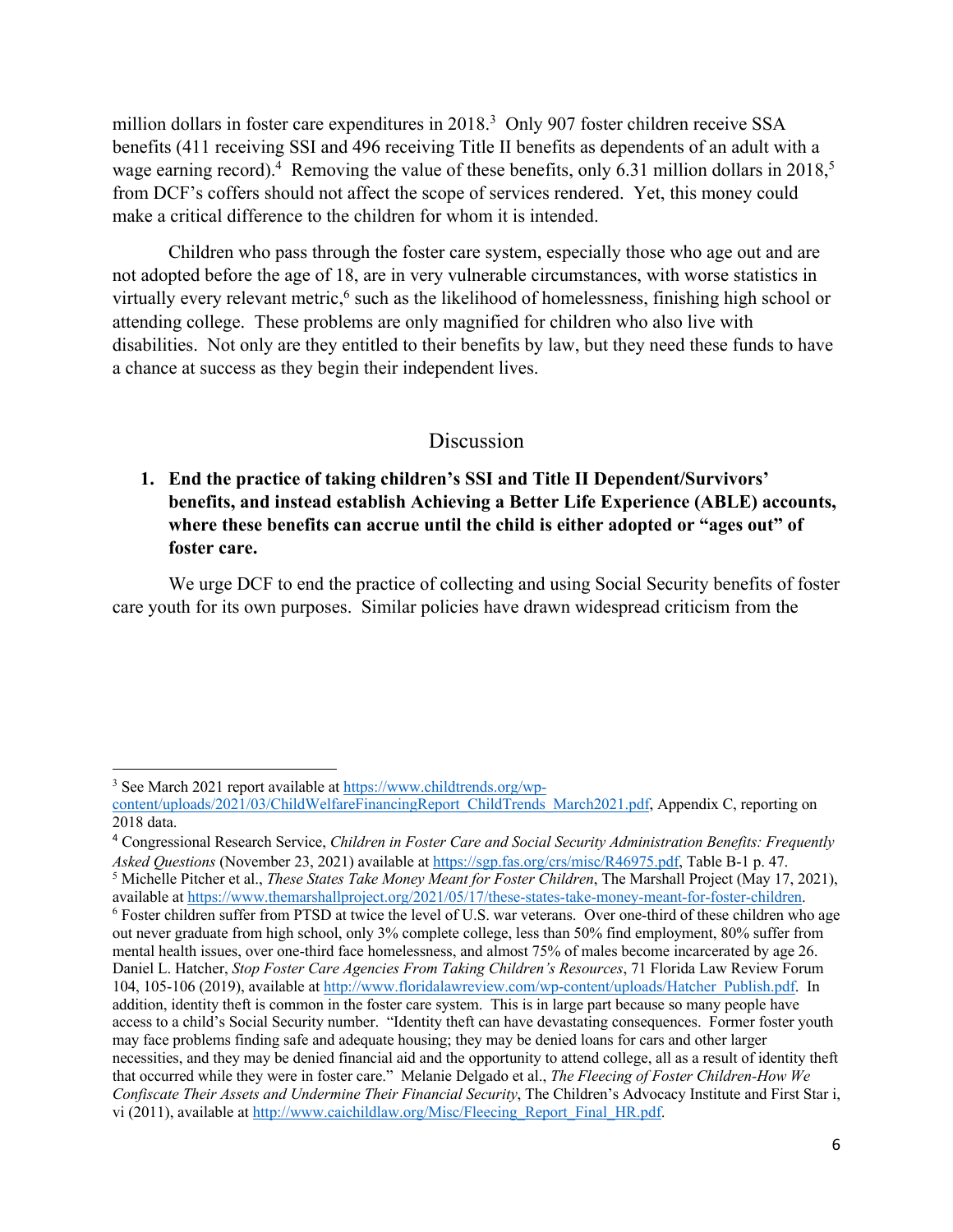national media,<sup>7</sup> and commentators and experts,<sup>8</sup> and raise significant legal and policy questions for the DCF, discussed below.

There are two types of benefits at issue. First, Supplemental Security Income (SSI) or Title XVI benefits, is a needs-based benefit available to persons (including children) who meet the program's disability and strict financial eligibility criteria. It is essentially a federal welfare program for persons with significant disabilities. Individuals must have less than \$2,000 in countable assets to become and remain eligible.<sup>9</sup>

Second, some children receive Title II Dependent/Survivors' benefits on the Social Security (FICA tax) wage record of a parent who has died or who receives Social Security Disability Insurance (SSDI) or Retirement Insurance Benefits.<sup>10</sup> Children under age 18 receive these benefits by virtue of being a minor child of the Social Security wage earner. These Dependent/Survivors' Benefits are *not* disability benefits. Title II benefits are not needs-based

<sup>7</sup> *See e.g.,* Eli Hager and Joseph Shapiro, *State Foster Care Agencies Take Millions Of Dollars Owed To Children In Their Care*, NPR (Apr. 22, 2021), available at https://www.npr.org/2021/04/22/988806806/state-foster-careagencies-take-millions-of-dollars-owed-to-children-in-their-care; Lips, *supra*; Pitcher et al., *supra*; Joseph Shapiro, *Consultants Help States Find And Keep Money That Should Go To Foster Kids*, NPR (Apr. 28, 2021), available at https://www.npr.org/2021/04/28/991503850/consultants-help-states-find-and-keep-money-that-should-go-to-fosterkids; Joseph Shapiro, *Movement Grows For States To Give Back Federal Funds Owed To Foster Children*, NPR (May 3, 2021), available at https://www.npr.org/2021/05/03/992993650/movement-grows-for-states-to-give-backfederal-funds-owed-to-foster-children; Steve Volk and Julie Christie, *Philly took \$5 million in foster children's Social Security payments without telling them*, The Philadelphia Inquirer (Dec. 15, 2021), available at https://www.inquirer.com/news/foster-parenting-philadelphia-social-security-payments-20211215.html.

<sup>&</sup>lt;sup>8</sup> See e.g., Congressional Research Service, Children in Foster Care and Social Security Administration Benefits: *Frequently Asked Questions* (November 23, 2021) available at https://sgp.fas.org/crs/misc/R46975.pdf; Delgado et al., *supra*; Hatcher (2019), *supra*; Daniel L. Hatcher, *Foster Children Paying for Foster Care*, 27 Cardozo Law Review 1797 (Feb. 2006), available at

https://scholarworks.law.ubalt.edu/cgi/viewcontent.cgi?article=1293&context=all\_fac; Daniel L. Hatcher, *Purpose vs. Power:* Parens Patriae *and Agency Self-Interest*, 42 New Mexico Law Review 159 (Spring 2012), available at https://scholarworks.law.ubalt.edu/cgi/viewcontent.cgi?article=1291&context=all\_fac; Katherine M. Krause, *Issues of State Use of Social Security Insurance Beneficiary Funds for Reimbursement of Foster-Care Costs*, 41 Family Law Quarterly 165 (Spring 2007), first page available at https://www.jstor.org/stable/25740601; Ian Marx, *Reforming Foster Care's Social Security Benefits System*, Building the Path Forward For Change in the Child Welfare System, Congressional Coalition on Adoption Institute, July 2021, available at

https://s3.amazonaws.com/ccai-website/Building\_the\_Path\_Forward\_-\_2021\_Report.pdf; Emily W. McGill, *Penny Wise, Pound Foolish: Child Welfare Agencies as Social Security Representative Payees for Foster Children*, 58 Case Western Reserve Law Review 961 (Spring 2008), available at

https://scholarlycommons.law.case.edu/cgi/viewcontent.cgi?article=1758&context=caselrev; Umar Moulta-Ali et al., *Child Welfare: Social Security and Supplemental Security Income (SSI) Benefits for Children in Foster Care*, Congressional Research Service 1 (updated Sept. 28, 2012), available at

http://congressionalresearch.com/RL33855/document.php#:~:text=An%20estimated%2030%2C000%20children%2 0receive%20Supplemental%20Security%20Income,from%20families%20with%20low%20incomes%20and%20min

imal%20assets; Jim Moye, *Get Your Hands Out of Their Pockets: The Case Against State Seizure of Foster Children's Social Security Benefits*, 10 Georgetown Journal on Poverty Law & Policy 67 (Winter 2003), first page available at https://heinonline.org/HOL/LandingPage?handle=hein.journals/geojpovlp10&div=8&id=&page=. <sup>9</sup> 20 CFR § 416.1205.

<sup>&</sup>lt;sup>10</sup> These are sometimes known as Retirement, Survivors and Disability Insurance (RSDI) or Old Age, Survivors and Disability Insurance (OASDI) benefits. They end at age 18, unless the youth is still in secondary school, in which case the benefits end at the earlier of age 19 or graduation from high school. 20 CFR §404.350, 404.352.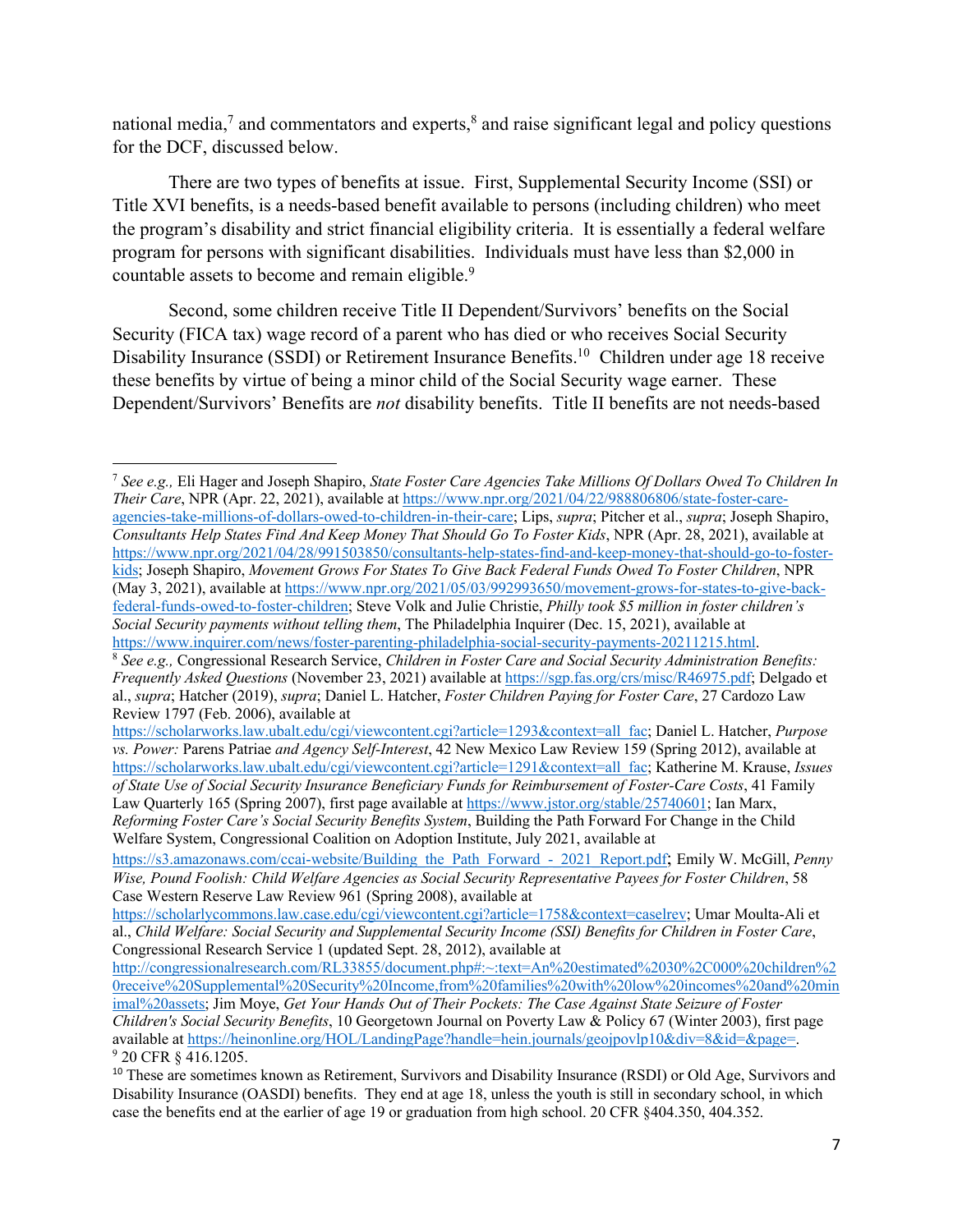and do not have an income or asset limit. Children receiving these benefits do not need to keep countable assets below \$2,000 to be eligible.

All of these benefits are the property of eligible children, including those in foster care, to which they are entitled. Yet child welfare agencies, going as far back as the seminal Supreme Court case *Washington State v Keffeler*, <sup>11</sup> have argued that these benefits cannot be saved separately for children because doing so would quickly cause the \$2,000 threshold to be surpassed, which would then result in the child being ineligible. This argument has no merit when applied to children receiving Title II Dependent/Survivors' benefits where, as noted above, there is no asset limit. For these children, their money cannot be withheld on the rationale that DCF does not wish for them to lose eligibility.<sup>12</sup>

As to children receiving SSI, the \$2,000 threshold, first established in 1989, is antiquated,<sup>13</sup> and may be changed by Congress in pending federal legislation (the Supplemental Security Income Restoration Act).<sup>14</sup> However, even without a change to the statute, there are assets that can be owned that will not count against the limitation. This includes owning a car or a home. 15

Most importantly, there is something critical DCF can do to transcend altogether the asset limitation. Representative payees may now assist beneficiaries in establishing ABLE accounts. As Dan Lips, visiting fellow with the Foundation for Research on Equal Opportunity, explained:

[T]he Achieving a Better Life Experience (ABLE) Act of 2014 allows states to establish tax-free savings options for people who become disabled before age 26. Under federal law, funds used in an ABLE Account can be used to "pay for disability-related expenses," such as "housing, education, transportation, health, prevention and wellness, employment training and support, assistive technology and personal support services," according to the Internal Revenue Service.<sup>16</sup>

When DCF redirects beneficiaries' assets to meet the agency's financial obligations and does not utilize ABLE accounts, DCF overlooks tools and resources that could be critical to the long-term success of these youth. If DCF regularly used SSA resources to establish ABLE accounts for beneficiaries, then foster care youth could receive the state-funded care they are entitled to, and still have a "nest egg" of funds to accommodate their unique disability-based

<sup>11</sup> *Washington State Dept. of Social and Health Servs v. Guardianship Estate of Keffeler*, 537 U.S. 371 (2003).

<sup>&</sup>lt;sup>12</sup> Children in foster care receiving Title II Dependent/Survivors' benefits will also not have a \$2000. asset limit in MassHealth because there is no such limit for individuals under 65, unless they receive home and community based services. For this reason, for Title II recipients, DCF can simply save funds for transition using ordinary savings accounts.

<sup>13</sup> Moulta-Ali et al., *supra*, at 8.

<sup>&</sup>lt;sup>14</sup> S.2065 - Supplemental Security Income Restoration Act of 2021.

<sup>15</sup> Hatcher (2019), *supra*, at 108.

<sup>&</sup>lt;sup>16</sup> Lips, *supra*. See also https://www.ssa.gov/payee/able\_accounts.htm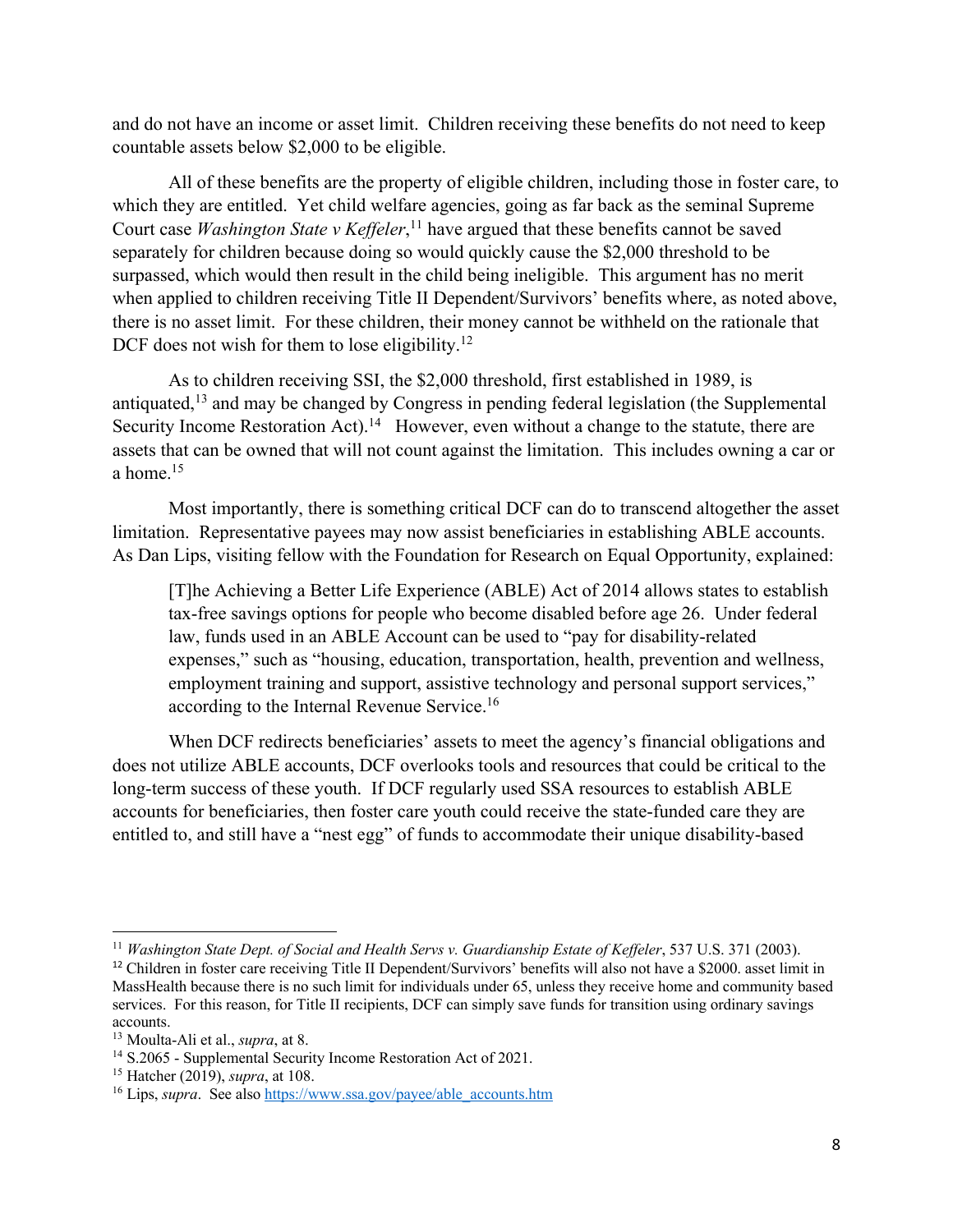goals and needs upon embarking on their independent lives.<sup>17</sup> DCF could accomplish this by working closely with the Massachusetts Educational Financing Authority (MEFA), the state sponsor of Attainable, the ABLE Savings Plan. MEFA establishes ABLE savings accounts which are tax-free and are not counted against SSI asset eligibility, for account amounts up to \$100,000. This money "[f]osters and supports the independence and quality of life of individuals with disabilities" and is professionally managed by Fidelity Investments.<sup>18</sup>

ABLE accounts can also be used to save retroactive lump-sum payments of SSI benefits paid to foster care youth.19 Since 1986, when lump sums exceed six times the benefit amount, they must be deposited into a dedicated interest-bearing account to be used only for the disability-related needs of beneficiaries. This does not include regular monthly maintenance expenses. 42 U.S.C. sec. 1383(a)(2)(F).

Other options are special needs trusts, and Plans for Achieving Self-Support (PASS), and Individual Development Accounts (IDAs). PASS is "an individual plan for employment designed by an SSI beneficiary with the assistance of a state vocational rehabilitation agency, disability service organization or Ticket to Work Employment Network and approved by the SSA." Also, "[r]esources included in an approved PASS are not counted against the SSI

<sup>&</sup>lt;sup>17</sup> One 2005 study, now very dated, found that on average parents give \$38,000 to each child between the ages of 18 and 34 for college tuition, housing costs and other financial assistance, in addition to an extensive range of nonmaterial assistance. *Youth Transitioning from Foster Care* (2011), Congressional Research Service, available at https://www.everycrsreport.com/files/20110801\_RL34499\_3fd3d85cc2aad60613138e4d66501ea48e2541b0.pdf p. 6 (citation omitted).

<sup>&</sup>lt;sup>18</sup> *Attainable Savings Plan<sup>SM</sup>*, MEFA (website maintained as recently as 2021), available at https://www.mefa.org/save/attainable-savings-plan. Massachusetts ABLE accounts may be opened online, have no fees, can be used with prepaid or debit cards and allow for deposits of up to \$16,000 per year as of 2022 and sometimes more. See https://www.disabilityscoop.com/2022/01/03/irs-raises-limit-for-able-accounts/29640/ and *Debunking ABLE Myths*, The ABLE National Resource Center (website maintained as recently as 2021), available at https://www.ablenrc.org/service-providers/debunking-able-myths/. It is important that DCF work closely with MEFA and SSA as there are some pitfalls for youth with ABLE Accounts when the representative payee changes.

While it is outside the scope of these comments, we add here a few additional comments concerning ABLE accounts: An individual may have only one ABLE Account, but anyone can deposit funds into it for the individual's use for qualified disability-related expenses (QDEs). The representative payee's duty is to be able to show SSA that a beneficiary's Social Security funds, including those deposited into an ABLE Account, were used on the beneficiary in the beneficiary's best interests. The payee's duty is complicated if funds other than SSA funds are deposited into the ABLE Account. In addition, under an SSA rule, when a representative payeeship ends, the payee must return conserved funds to SSA for accounting and redistribution to the beneficiary or a new payee, or this may result in problems or penalties under the IRS rules for ABLE Accounts. Social Security - Representative Payee Program - Payee and ABLE Accounts (ssa.gov).

We understand that DCF does make limited transition resources available to some foster care youth, including its Discharge Support Program for youth leaving DCF custody. 110 CMR §23.07. These funds can be used for first month's rent and similar expenses but are not given as of right and not comparable to the amount of SSA benefits, if conserved in ABLE accounts. We also acknowledge and appreciate DCF's tuition waiver and fee assistance program. See https://www.mass.edu/osfa/programs/dcffoster.asp

<sup>&</sup>lt;sup>19</sup> Smaller lump sums of benefits that do not trigger the Dedicated Account requirement could be deposited voluntarily into an ABLE Account and spent on anything meeting the definition of a qualified disability-related expense, including basic needs. However, benefit amounts that trigger the Dedicated Account rule must be spend on disability-related needs and cannot be spent on basic needs. ABLE Accounts will not work for these. Unspent portions of a child's regular monthly SSI benefit may be deposited in an ABLE Account as regular monthly benefits are subject only to the representative payee's duty to spend the funds on the child in the child's best interests.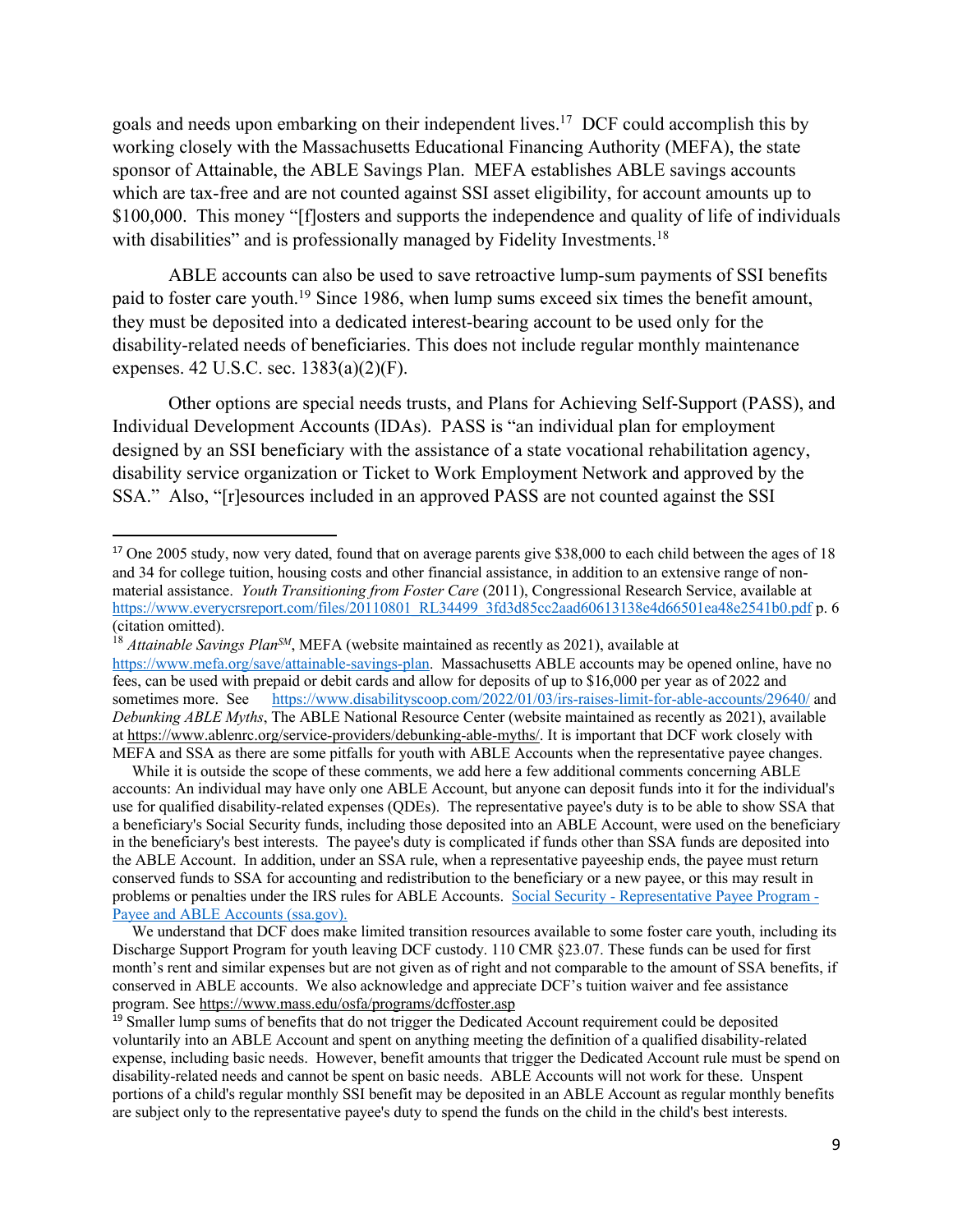resource limits. There is no limit to the amount of resources that can be excluded as part of a PASS and these resources can include money set aside to pay for elements of the PASS such as training or items purchased as part of the PASS such as assistive technology devices."<sup>20</sup>

IDAs are "matched savings accounts that allow families and persons with low incomes to set aside money for education, the purchase of a home, or the creation of a business." In addition, "[m]oney saved in a qualified IDA, including the state contribution and any interest earned, is not counted as a resource for the purposes of determining SSI eligibility. There is no limit to the amount of money in an IDA that can be excluded from the SSI resource calculation. However, there are limits to the amounts states and other entities can contribute to IDAs."<sup>21</sup>

In the face of these alternatives, the Commonwealth should cease the practice of collecting benefits of foster care youth to offset its own financial obligations. In 2018, the state of Maryland passed a law, titled "Protecting the Resources of Children in State Custody" adopting similar reforms. Now in Maryland, when a foster youth turns 14, 40% of their Social Security benefits are put into a trust account. At age 16, at least 80% of funds must be conserved, and 100% when they turn 18. When they leave foster care, they receive these funds.<sup>22</sup> It appears that other jurisdictions also decline to collect all SSA benefits of foster care and apply them to the expenses of child welfare agencies and others are re-assessing or revising their current policies.<sup>23</sup> Maryland also requires that any money collected by its child welfare agency be spent on "services for special needs not otherwise provided by the Department" or conserved for future needs through tools such as PASS or ABLE accounts, and that the child and their attorney receive an annual accounting, and that the child receive financial literacy training after attaining the age of 14 years. Md. FAMILY LAW Code Ann.  $\S$  5-527.1 (c)(1) and (3) through  $(6)$ .<sup>24</sup>

https://scholarworks.law.ubalt.edu/cgi/viewcontent.cgi?article=2102&context=all\_fac, p. 155-157.

<sup>&</sup>lt;sup>20</sup> Moulta-Ali et al., *supra*, at 29. DCF should also reach out to the Work Incentives Planning and Assistance (WIPA) programs to obtain work and benefits counseling for youth in their care. Pursuant to the Workforce Innovation and Opportunity Act (WIOA), the WIPA programs prioritize transition age youth. <sup>21</sup> *Id*.

<sup>22</sup> Md. FAMILY LAW Code Ann. § 5-527.1; Shapiro, *supra* (May 3, 2021). See also Daniel L. Hatcher, "States Diverting Funds from the Poor" excerpted from *Holes in the Safety Net: Federalism and Poverty* (ed. Ezra Rosser) Cambridge University Press 2019, available at

<sup>&</sup>lt;sup>23</sup> See e.g.., West's Ann.Cal.Welf. & Inst.Code § 13750-57 (revised screening saving and workgroup requirements). As of the date of this submission, we have not been able to identify an exact number of states which utilize SSI benefits for their own purposes. Much of the published information on this topic is contradictory and unclear. As discussed below, NPR found that 36 states engage in this practice. The Congressional Research Service report from November 23, 2021 indicated this could be as many as 38 states; however, the practices are not likely to be uniform in scope. Congressional Research Service, *Children in Foster Care and Social Security Administration Benefits: Frequently Asked Questions* (November 23, 2021) available at https://sgp.fas.org/crs/misc/R46975.pdf, p. 25-26.

<sup>24</sup> Available at https://casetext.com/statute/code-of-maryland/article-family-law/title-5-children/subtitle-5-child-carefoster-care/part-iii-child-welfare-services-foster-care/section-5-5271-protection-of-resources-of-child-in-statecustody#:~:text=Download-

<sup>,</sup>Section%205%2D527.1%20%2D%20Protection%20of%20resources%20of%20child%20in%20State,the%20custo dy%20of%20the%20Department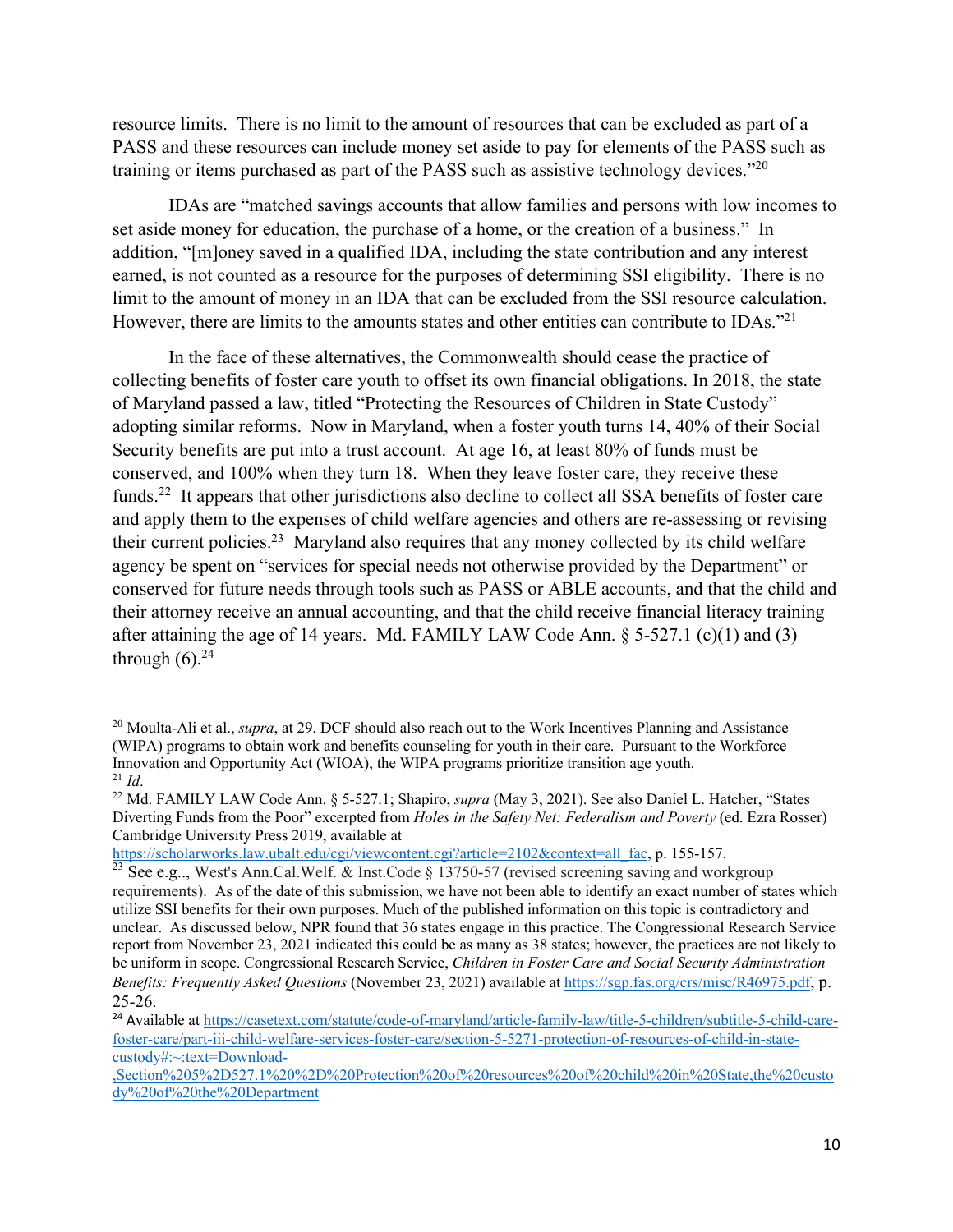*DCF should adopt processes to conserve Social Security benefits for foster children.* In doing so, DCF should not wait until a foster youth turns 14 to begin saving their benefits, and should instead do so immediately, regardless of the child's age. For children in foster care, DCF is acting as a proxy for parents who otherwise would have retained custody, Ideally, resources permitting, parents of children with disabilities should obtain ABLE accounts at the earliest possible time in order to save for their child's transition to adulthood. DCF should hold itself to no lesser standard.25

Currently, DCF's sub-regulatory policy, "SSI and RSDI Child Benefits Policy," Policy # 84-007, available at https://www.mass.gov/doc/ssi-policy/download has detailed provisions concerning the management of SSA benefits of foster youth, but none addressing the child's interest in conserving benefits for the transition to adulthood. The policy does not even mention ABLE accounts and discusses the SSI asset limit only in the context of the need to "spend down" assets to avoid breaching the limit. No doubt this is large part because there are fewer benefits to conserve after the foster care child's benefits are applied to DCF's own financial obligations.26

## **a. Decide that taking foster youth's Social Security benefits does not follow the letter or intent of state law.**

M.G.L c. 119,  $\S 23$  addresses among other issues, the "[r]esponsibility of [the] department to provide foster care for children".<sup>27</sup> Importantly, subsection (a) states, "[t]he department shall have the responsibility, including financial responsibility, for providing foster care for children *through its own resources or by use of appropriate voluntary agencies,* according to the rules and regulations of the department" (emphasis added).<sup>28</sup> The language is significant in two respects. First, it assigns to DCF the "financial responsibility" for paying for the cost of foster care, an obligation it already carries under federal law. Second, by enumerating the sources of revenue permitted to satisfy this obligation -- DCF's "own resources" or "appropriate voluntary agencies" without more expansive language (e.g., "such as" or "including") -- it is reasonable to assume that other potential sources of revenue were not contemplated or authorized by the legislature.

<sup>&</sup>lt;sup>25</sup> Another option would be for DCF to cap its own compensation from SSA benefits at 33% of the benefit amount and to retain the balance as short and long term savings for the foster care youth. See Ian Marx, *Reforming Foster Care's Social Security Benefits System*, Building the Path Forward For Change in the Child Welfare System, Congressional Coalition on Adoption Institute, July 2021, available at https://s3.amazonaws.com/ccaiwebsite/Building the Path Forward - 2021 Report.pdf, p. 36.

 $26$  DCF pays a stipend of approximately \$897.30 per month to a foster parent for care of a foster child 13 years or older, not including a clothing allowance and other incidental expenses.

<sup>27</sup> M.G.L c. 119, § 23.

<sup>&</sup>lt;sup>28</sup> M.G.L c. 119, § 23(a). Compare this, for example to Nebraska's statute which provides that its child welfare agency "shall take custody of and exercise general control over assets owned by children under the charge of the department." Even operating under this language, Nebraska's child welfare agency sets aside \$1,000 from the benefits of each foster child to forward to them at age 19 when they leave the system. https://omaha.com/news/stateand-regional/govt-and-politics/nebraska-among-states-claiming-social-security-owed-to-fosterkids/article\_faf5d4f6-c306-11eb-a542-d705c371d6f2.html.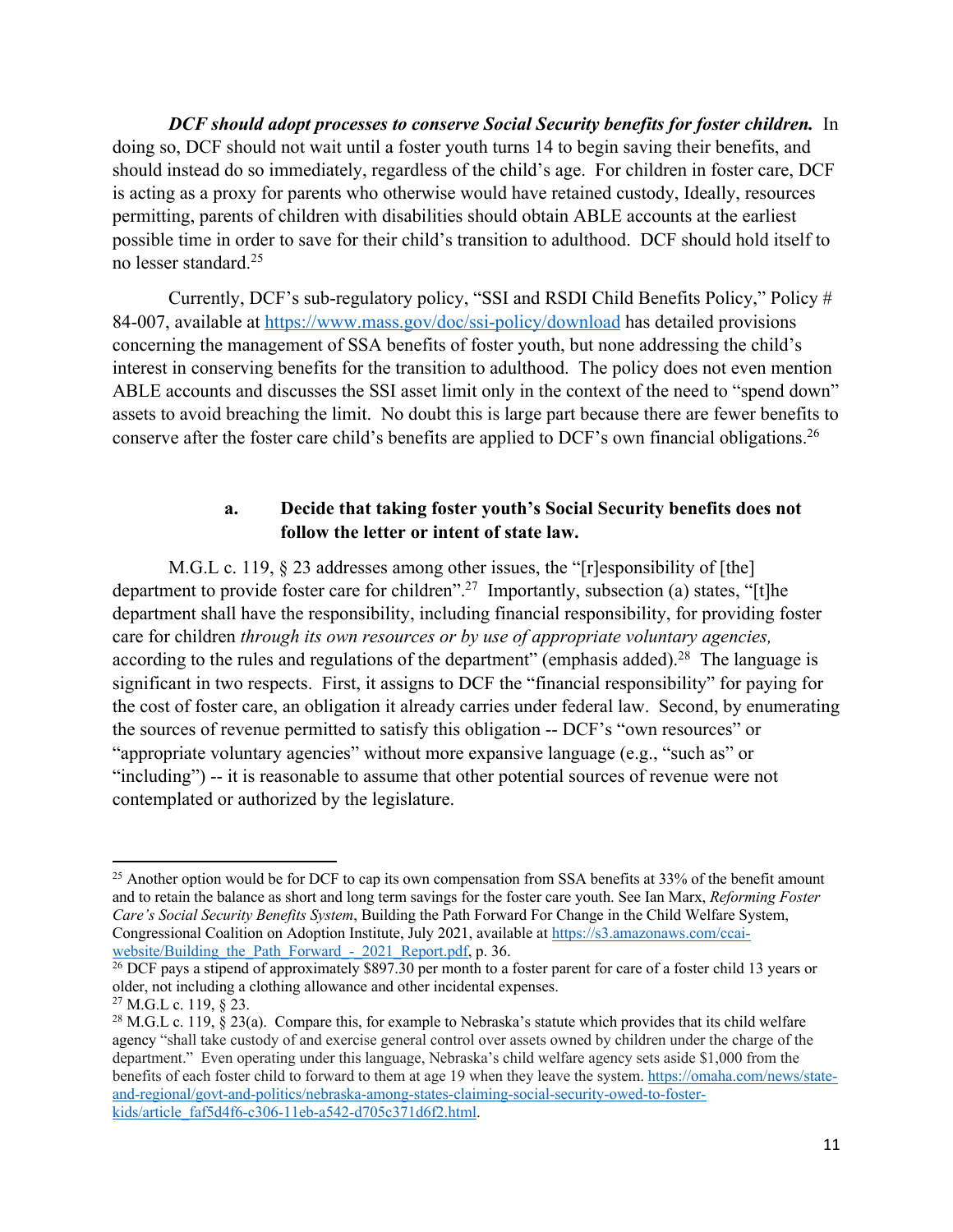Certainly, had the General Court intended to direct the agency in this manner, it was capable of drafting language to that effect. Later in this same statute, there are instances enumerated where the Commonwealth may reimburse itself specifically from the funds of the child. For instance, in subsection (d), which concerns paying funeral expenses for a deceased child who was in its care, it states "[t]he commonwealth shall have the right of reimbursement from whatever resources may exist in the estate of the child."29

The text of  $\S 23$  indicates that DCF has been assigned total financial responsibility for children in its care, except in fairly narrow exceptions detailed later in the statute. Yet DCF's current regulations, , 110 C.M.R. §4.00, and specifically 4.08B, 4.08C, and 4.09(1)(b), contradict this statutory language. Section 4.08A, "Fees for Voluntary Substitute Care Services,"30 perhaps seems like one of the enumerated exceptions from M.G.L. c. 119, § 23, which contains the language "or by use of appropriate voluntary agencies."<sup>31</sup> Yet 4.08B refers to "Fees for Nonvoluntary Substitute Care Services,"32 4.08C refers to "Fees for All Services Other Than Substitute Care",  $33$  and  $4.09(1)(b)$ , the most relevant provision, describes how, when DCF becomes the representative payee of a child in its care, it will absorb the vast majority of the child's Social Security benefits -- 90% -- to "reimburse the Department for the cost of the entitled child's care."34

This regulatory practice of DCF reimbursing itself conflicts with the spirit if not also the letter of the statute. Regardless of whether DCF should ever be able to compensate itself for services rendered to foster children through their Social Security Administration benefits, the statute enumerates instances where the MA legislature believed this was permitted. For nonvoluntary and other services, this is not enumerated. The legislature chose not to include such instances among their exception to the overall tenet that DCF ultimately has financial responsibility for support of foster children.

## **b. Recognize that children who age out of foster care are at increased risk of homelessness and need continued support. Allowing them to retain their Social Security benefits is better for them, DCF, and the Commonwealth.**

While over a quarter of jurisdictions choose not to do so, The Marshall Project and NPR found that:

in at least 36 states and Washington, D.C., state foster care agencies comb through their case files to find kids entitled to these benefits, then apply to Social Security to become each child's financial representative, a process permitted by federal regulations. Once

 $29$  M.G.L c. 119, § 23(d).

<sup>30</sup> 110 C.M.R. 4.08A.

 $31$  M.G.L c. 119, § 23(a).

<sup>32</sup> 110 C.M.R. 4.08B.

<sup>33</sup> 110 C.M.R. 4.08C.

<sup>34</sup> 110 C.M.R. 4.09(1)(b). DCF's regulation imposes a \$2,000. cap on accumulation of personal needs allowance (PNA) funds, even if the funds originate solely from **T**itle II Dependent/Survivors' benefits or the Veterans' Administration and are not subject to a federal \$2,000. cap.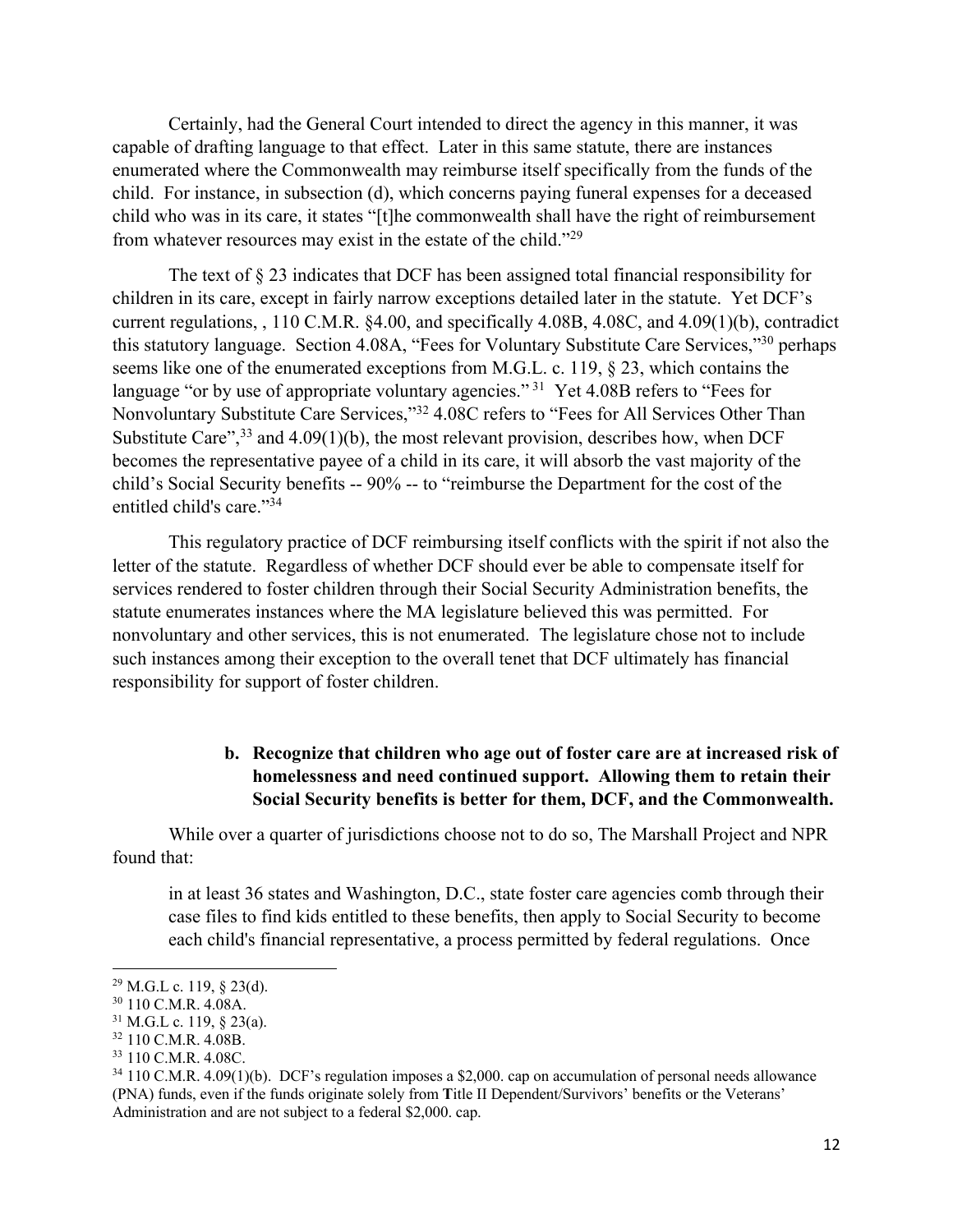approved, the agencies take the money, almost always without notifying the children, their loved ones or lawyers.35

Their reporting also detailed the harrowing stories of six children raised in foster care who had their benefits taken without their knowledge.<sup>36</sup> For instance, Jaime, a talented musician who played classical cello, experienced the murder of his mother by his father. Since this deeply traumatic event, not only did he lose his cello and could not afford another one, but "he could hardly afford to eat."<sup>37</sup> Yet the Alaska's Office of Children's Services had taken over \$20,000 in survivors' benefits from him. His and the five other stories of former foster youth are from Alaska, a state where currently there is an appeal of a class action lawsuit involving more than 250 current and former foster youth "demanding that the state pay their Social Security money back."38

Children who age out of foster care are especially vulnerable. Among other hardships, they are foreseeably susceptible homelessness. Jodi Rosenbaum Tillinger is founder and CEO of More Than Words, a Massachusetts "nonprofit social enterprise that empowers youth who are in the foster care system, court involved, homeless, or out of school to take charge of their lives by taking charge of a business."39 On October 25, 2021, she submitted written public testimony to the Joint Committee on Children, Families, and Persons with Disabilities, in support of S.85/H.248, legislation "to provide residential or custodial services to ensure positive transitions for at-risk youths."40 To accompany this, she included compelling testimony from Jacob and Janaya, former foster children who were helped by More Than Words.<sup>41</sup>

In Jacob's testimony, he described how he would have aged out of foster care, but he signed on to remain with DCF when he was 18. Yet, when only a couple months later he was arrested for the first time in his life, DCF cut off all services. He was at perilous risk of homelessness and had to couch surf. Jacob stated that "[b]etween 30-50% of our homeless youth population is coming straight out of DCF. And we know that nationally, nearly 80% of adults in prison were once in foster care."42 Janaya, in her testimony, details how she was also at serious risk of becoming homeless when she turned 18 because DCF was anxious to close her case. With the help of More Than Words, she was able to continue pursuing her goals and is now a 20 year-old college student.<sup>43</sup>

<sup>40</sup> MA H248 | 2021-2022 | 192nd General Court, Legiscan, available at  $\frac{https://legiscan.com/MA/bill/H248/2021}{https://legiscan.com/MA/bill/H248/2021}$ .<br><sup>41</sup> Jodi Rosenbaum Tillinger, *Testimony in support of S85/H248*, More Than Words (Oct. 25, 2021) (on

<sup>35</sup> Hager and Shapiro, *supra.*

<sup>36</sup> *Id*.

<sup>37</sup> *Id*.

<sup>&</sup>lt;sup>38</sup> *Id.* **Once Than Words (2018), available at https://mtwyouth.org/.** 

author).

<sup>42</sup> Jacob, *Testimony in support of S85/H248*, More Than Words (Oct. 25, 2021) (on file with the author).

<sup>43</sup> Jayana, *Testimony in support of S85/H248*, More Than Words (Oct. 25, 2021) (on file with the author). For additional adverse outcomes for foster care youth, including health and behavioral health issues, see the Social Security Advisory Board Statement available at https://www.ssa.gov/oact/ssir/SSI14/SSAB\_Statement.html, p. 3-4.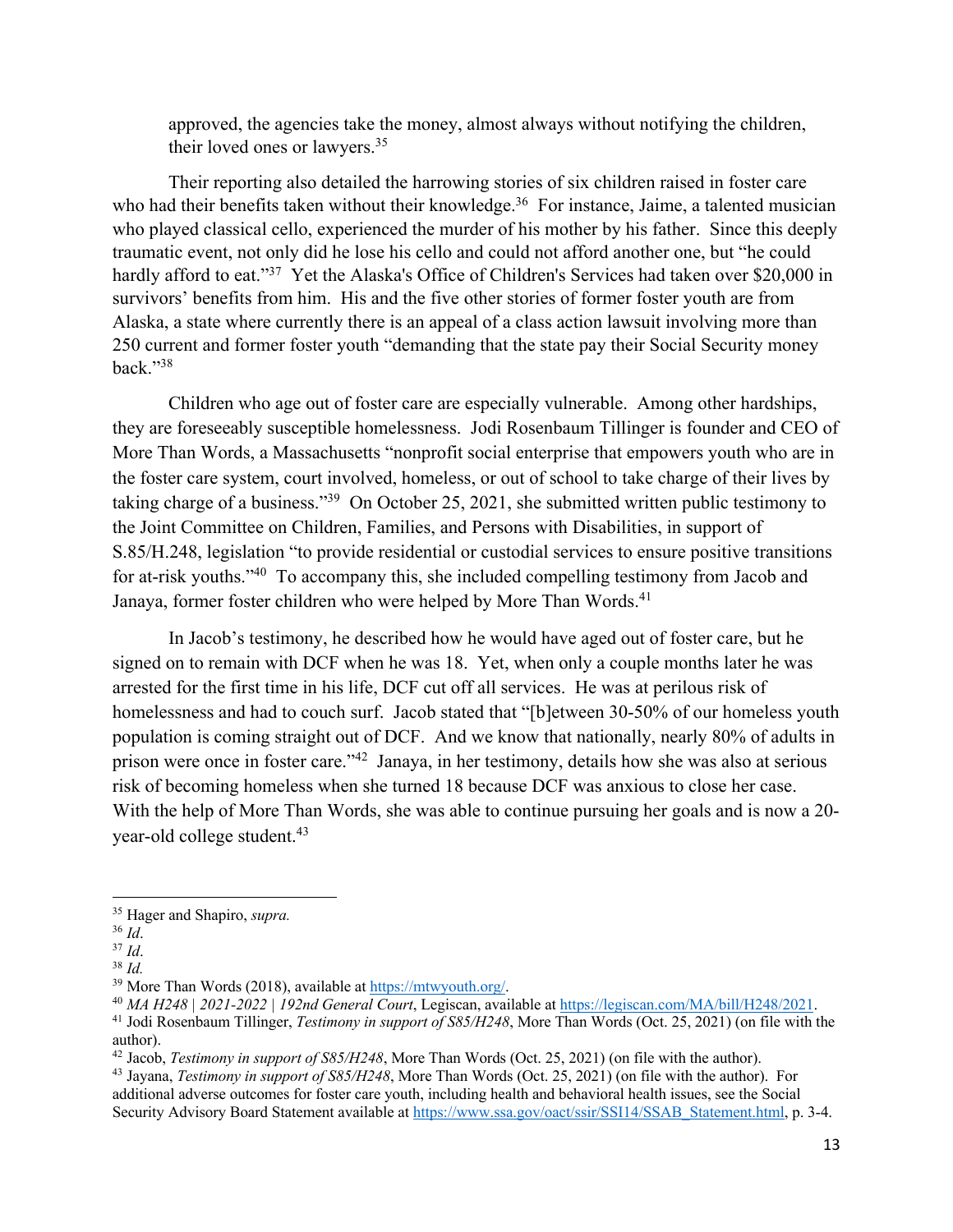What both harrowing and inspirational stories like these tell us is that children in foster care need our support. This does not end when they turn 18. And just because a child has been arrested or has had difficulty in school does not mean that they should live in a society where there is "a child welfare cliff with youth falling into homelessness" as Jacob wrote in his testimony.44 Foster youth need supports and a safety net for when they begin independent living, something so many youth who have never been in foster care take for granted. For young people with disabilities, the problem is even more acute. This is why benefits that are rightfully theirs must be conserved, so that they do not risk the perils of homelessness.

Not only are these outcomes terrible for the foster youth who experience them, but they are bad for state government as well. The irony is that, while states may take this money to pay itself for foster care agency and other state obligations, it costs the state more later and in the long run to provide these youth with proper support -- especially those who age out. Melanie Delgado, Staff Attorney at the Children's Advocacy Institute, and fellow authors, described this as follows:

Moreover, the poor outcomes of foster youth are costly to states. One analysis estimated that the cost of each annual cohort of youth aging out of the foster care system is approximately \$5.7 billion; these costs come in the form of lost earnings (and thus lost revenues), criminal justice system expenditures, and unplanned pregnancy expenses such as government cash assistance and health programs. On an individual level, each foster youth who drops out of high school costs the public sector \$209,100 over a lifetime due to lost wages and greater need for public support services.<sup>45</sup>

Providing a financial safety net to foster care youth who age out of DCF services provides resources that will those youth with support that parents would otherwise provide: shelter, stability, vocational or college education, health needs, transportation and funds for addressing emergencies and unexpected expenses.

## **i. Income and Expenses for the Care of Foster Children with SSA Benefits in DCF Custody.**

DCF estimates costs for 13+ year old youth in foster care, in the form of a daily stipend of \$29.91 or \$897.30 per month.<sup>46</sup> To compensate itself for this expense, DCF uses its authority as representative payee for the foster youth recipient and applies as much as 90% of the SSI benefits towards their own costs.

<sup>44</sup> Jacob, *supra*.

<sup>45</sup> Melanie Delgado et al., *supra*, at 4.

<sup>46</sup> https://www.mass.gov/service-details/resources-for-foster-parents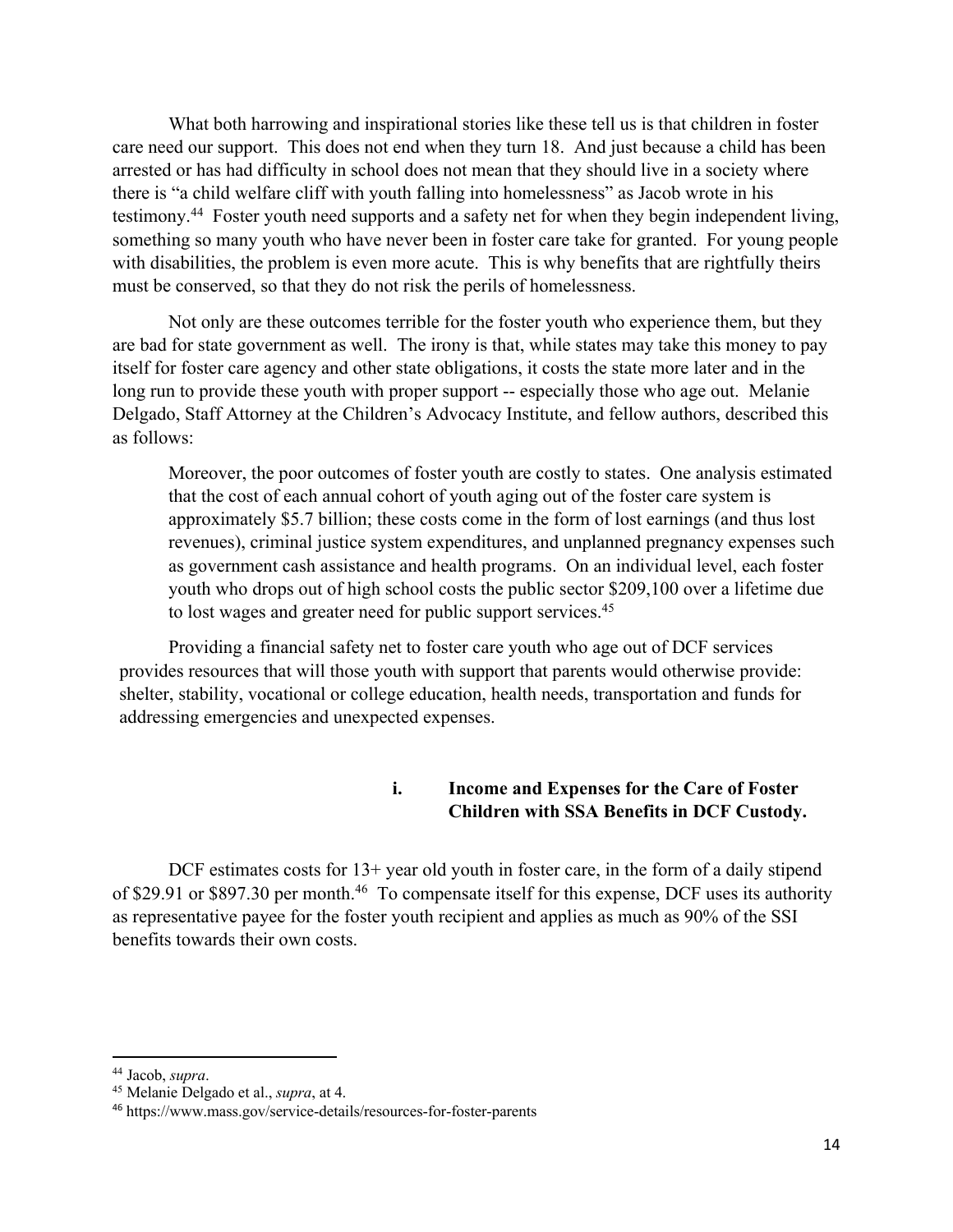In 2022, the maximum SSI federal benefit rate (FBR) is \$841 per month.<sup>47</sup> The amount may be reduced by one-third, to \$560.67, if the foster youth lives in a "household of another" and is not paying a pro rata share. In addition to the FBR, the recipient will receive a state supplement program (SSP) benefit. The full amount is \$114.36, which is reduced to \$87.56 for those in the household of another, and \$30.40 for those with shared expenses. The maximum benefit then, is \$955.36 (\$841 + \$114.36). This amount exceeds the monthly payment of approximately \$897.30 paid to the foster family. DCF's policy provides that "No disbursement to the Department will exceed the actual costs of the child's care and maintenance."48 However, it is not clear that the difference between SSI benefits and stipends paid to foster families is being saved for the benefit of the foster youth.

As noted above, a foster youth may receive Title II Dependent/Survivor's benefits as a minor child of a parent who is receiving SSDI or SSA Retirement benefits - or who has died with insured status under Title II. This amount is often less than the full FBR for SSI. While the average monthly benefit for SSDI is \$1282, the amount will be a smaller amount for the dependent, and if there are multiple dependents, the amount will be divided between them.<sup>49</sup>

Since Title II Dependent/Survivor's benefits for foster care youth are likely to be smaller than the SSI FBR, Title II benefits alone are less likely to present the scenario of income of the foster youth that exceeds DCF payments to the foster family. However, when the foster care youth qualifies for SSI on the basis of their own disability, it is possible that the foster care youth may receive both SSI and Title II Dependent/Survivor's benefits.<sup>50</sup> In this case, it would again be necessary for DCF to account for, and preserve, the difference between the total benefits it collects on behalf of the child as their representative payee, and the amount DCF pays out to the foster care family in monthly stipend expenses.

## **ii. Reconciling Title IV-E Maintenance Payments, Other Federal and State Funds, and SSA Benefits.**

 $47$  The maximum amount will be reduced by the beneficiary's countable income, of any. In addition, the SSI benefit amount may be reduced depending on the beneficiary's living arrangement.

<sup>48</sup> https://www.mass.gov/doc/ssi-policy/download p. 2.

<sup>&</sup>lt;sup>49</sup> When the parent is alive, the dependent benefit is limited to an amount calculated on top of the parent's primary insurance amount (PIA) for dependents (a rough estimate is about 50%) and further limited if other dependents are also eligible. If the parent has died, the parent's benefit amount is included in the family maximum on which eligible survivors can draw, up to the amount allowed for their class of benefit. The amount of the child's benefit will depend on the wage/work history of the parent (which determines the PIA), the number of dependents drawing on the parent's wage record, and whether the parent is alive or deceased.

<sup>&</sup>lt;sup>50</sup> If the child meets the child disability standard and if the amount of the Title II Dependent/Survivor benefit (less a \$20 unearned income disregard) is less than the amount of SSI the child is eligible to receive, then the child could receive SSI in the amount of the difference between the child's SSI maximum payment amount and the countable amount of the Title II benefit - plus the relevant SSP.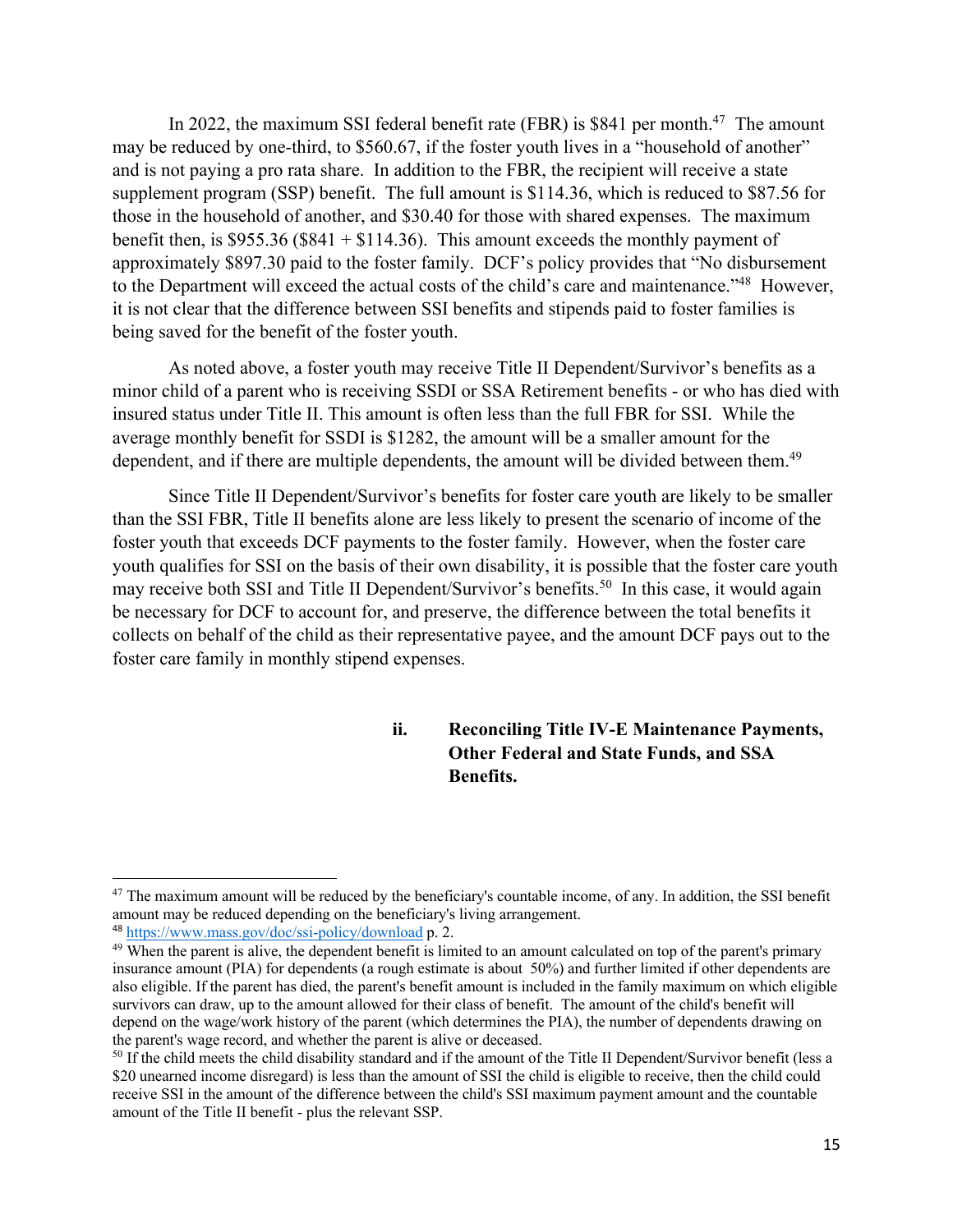DLC would like to discuss with the Department whether it collects both SSI and Foster Care, Prevention, and Permanency Title IV-E payments<sup>51</sup> for the same foster youth, and whether Title IV-E reimbursement is done on a child-by-child basis or only in general terms using the Department's penetration rate. We also seek clarification as to the extent to which DCF uses Title IV-E administrative funds, or other federal or state funds to help cover its costs for foster care youth who receive or who are eligible to receive SSI. As one news report noted, "Nationwide, foster care agencies are funded through a complicated web of federal and state grants and subsidies, paid for by taxpayers."52 When DCF collects federal and state funds to cover the costs of care for a foster care child, out of fairness it should not then collect SSA benefits to cover the same or similar expenses. Also, to the extent DCF is collecting SSA benefits, they must be used directly for the recipient's benefit, and must not be swept into the General Fund.

If DCF could collect both SSI and Title IV-E maintenance payments, the state would benefit by taking advantage of federal FMAP reimbursement.<sup>53</sup> However, our understanding that is that this is generally not possible. Title IV-E maintenance payments are countable as income to a SSI child in foster care, although other types of IV-E benefits are not.<sup>54</sup> Presumably, it is possible for DCF to cover the costs of foster care by using other federal funds, such as IV-E administrative funds which may be collected simultaneously with SSI. See Congressional Research Service, *Children in Foster Care and Social Security Administration Benefits: Frequently Asked Questions* (November 23, 2021) available at https://sgp.fas.org/crs/misc/R46975.pdf, p. 21-22; p. 25 n. 117. By avoiding IV-E maintenance funds, which may be considered countable income for SSI purposes, and instead using noncountable federal and state sources of revenue, the full amount of SSI benefits could be preserved in ABLE accounts for the age of transition.

This issue likely arises for less than half of the Department's SSI recipients. It is estimated that 60% are not eligible for Title IV-E maintenance support. (Many or all of these

<sup>51</sup> Hereafter, "Title IV-E."

<sup>52</sup> https://www.npr.org/2021/04/22/988806806/state-foster-care-agencies-take-millions-of-dollars-owed-to-children- $\frac{\text{in-their-ca}}{53}$  States and tribes operating a IV-E program are required to provide foster care maintenance payments and adoption

assistance payments to eligible children, and the federal government is obligated to reimburse them for a part of the cost of those payments." Federal Medical Assistance Percentage (FMAP) Increase for Title IV-E Foster Care and Permanency Payments (Feb. 16, 2021), available at https://www.everycrsreport.com/reports/IN11297.html. For Massachusetts this rate is currently 56.20%." *Federal Medical Assistance Percentage (FMAP) for Medicaid and Multiplier*, Kaiser Family Foundation (website maintained as recently as 2021), available at https://www.kff.org/medicaid/state-indicator/federal-matching-rate-and-

multiplier/?currentTimeframe=0&soreverycrtModel=%7B%22colId%22:%22Location%22,%22sort%22:%22asc% 22%7D. As we understand it, reimbursement may further depend upon the penetration rate.

<sup>&</sup>lt;sup>54</sup> See e.g., SSA POMS SSA - POMS: SI BOS00830.410 - Verification of Title IV-E Payments to Children in the Custody of the Massachusetts Department of Children and Families (DCF) (TN 5-264 - 11/2017) - 04/09/2021 and POMS provisions cited therein. For a discussion of different types of IV-E funding, see Social Security Advisorty Board Statement available at https://www.ssa.gov/oact/ssir/SSI14/SSAB\_Statement.html, p. 2.

Our understanding is that other federal sources of revenue such as Social Service Block Grants (SSBG) are also not countable.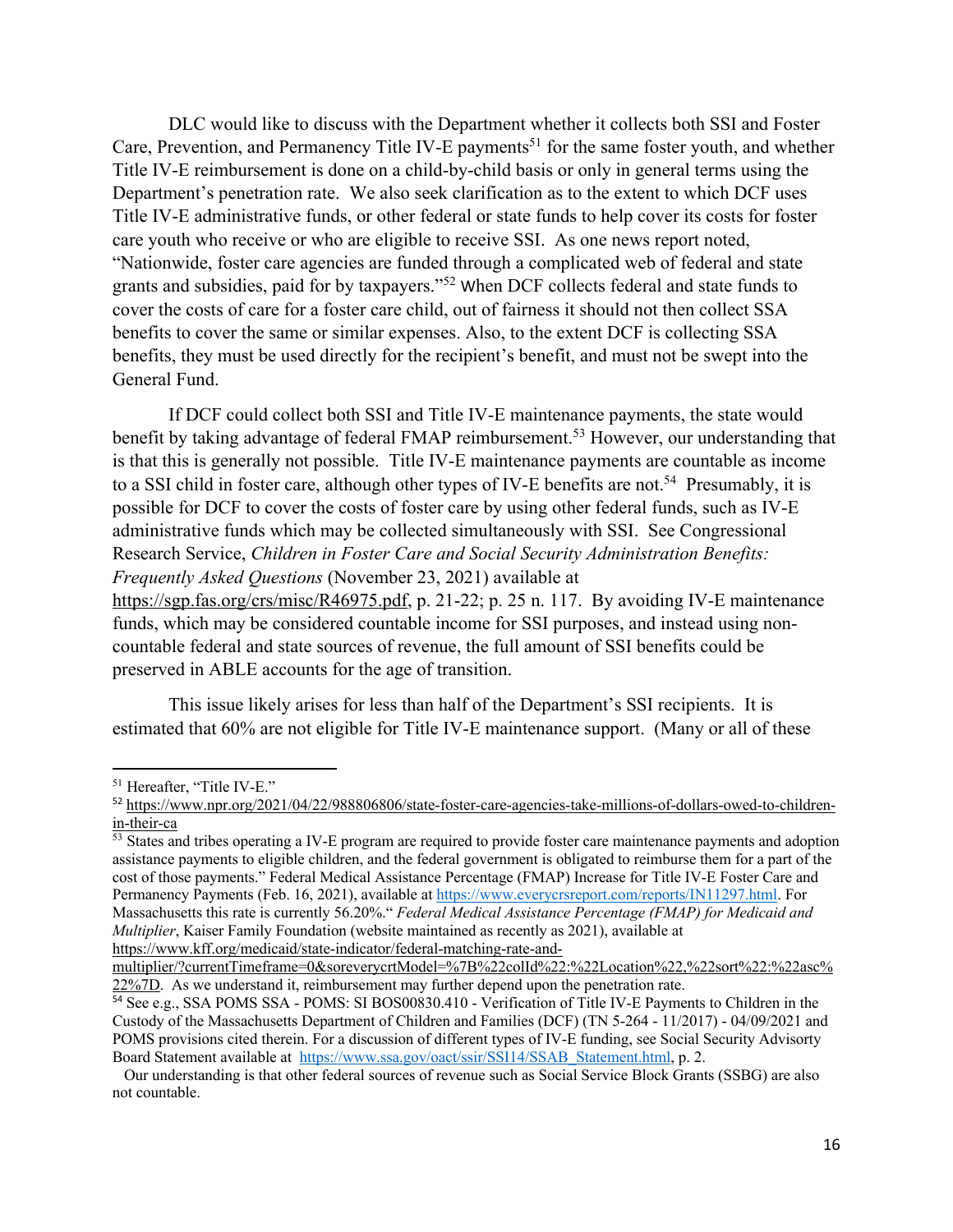youth will be from families who were not eligible for Temporary Assistance for Needy Families (TANF) benefits.) Finally, as to Title II Dependent/Survivor's benefits, Title IV-E maintenance benefits and other federal and state benefits do not count against a child's Title II benefits. Therefore, for Title IV-E eligible youth, Title II benefits could be conserved in savings accounts (even without ABLE accounts) to assist with the transition to adulthood, while the Department uses Title IV-E and other federal and state dollars for foster care costs.

#### **2. Automatically screen all children in DCF's care to see if they are eligible for SSI or Title II Dependent/Survivors' Benefits.**

Screening children in foster care to see if they are eligible for benefits is a very important aspect of planning for their well-being. The reports we have received anecdotally are that DCF does not engage in universal screening practices. Besides the financial benefits themselves, determining eligibility serves a number of other purposes. As the Congressional Research Service (CRS) described:

Screenings by child welfare staff can help to determine an individual child's needs and to secure extra benefits and services not normally available in foster care, such as housing modifications [….] [A] child's eligibility for SSI or another Title II Social Security benefit[ 55] may extend beyond his/her stay in foster care, and the benefit could provide crucial support for the child outside the system. (For instance, the benefit could offset the cost of therapeutic care to the families of children who leave care due to adoption or reunification.) [….] Children in foster care may also gain from screenings because presumably, the child welfare agency would go on to help the child apply for benefits and appeal any decisions regarding the benefits. For children who receive benefits, they would continue to receive the benefits even after leaving care (assuming they are under the age of 18), and upon reaching the age of 18, SSA would automatically review their cases to determine if they meet the SSI disability standard for adults. Receipt of SSI can also be beneficial because most recipients are automatically eligible for certain other federal (and state) benefits, including Medicaid.<sup>[56</sup>]

DCF must take responsibility for screening foster children for eligibility regardless of whether it takes the benefits for agency use. DCF has a fiduciary duty to the child under both state and federal law. As Professor of Law Daniel Hatcher noted:

Under state laws, child welfare agencies exist to serve and protect the best interests of abused and neglected children, establishing a fiduciary obligation. Further, the agencies assume an additional layer of fiduciary obligation under federal law when they become representative payees for children's Social Security benefits. Under the core [tenet] of fiduciary law, child welfare agencies must act in the best interests of their beneficiaries (the children) and can never use the fiduciary power to prioritize their own interests over

<sup>&</sup>lt;sup>55</sup> The other Title II benefits referred to here are dependent/survivor benefits as a child of a wage earner which may continue after age 18 if the child themselves meets the adult disability standard. 56 *Id*. at 22-23.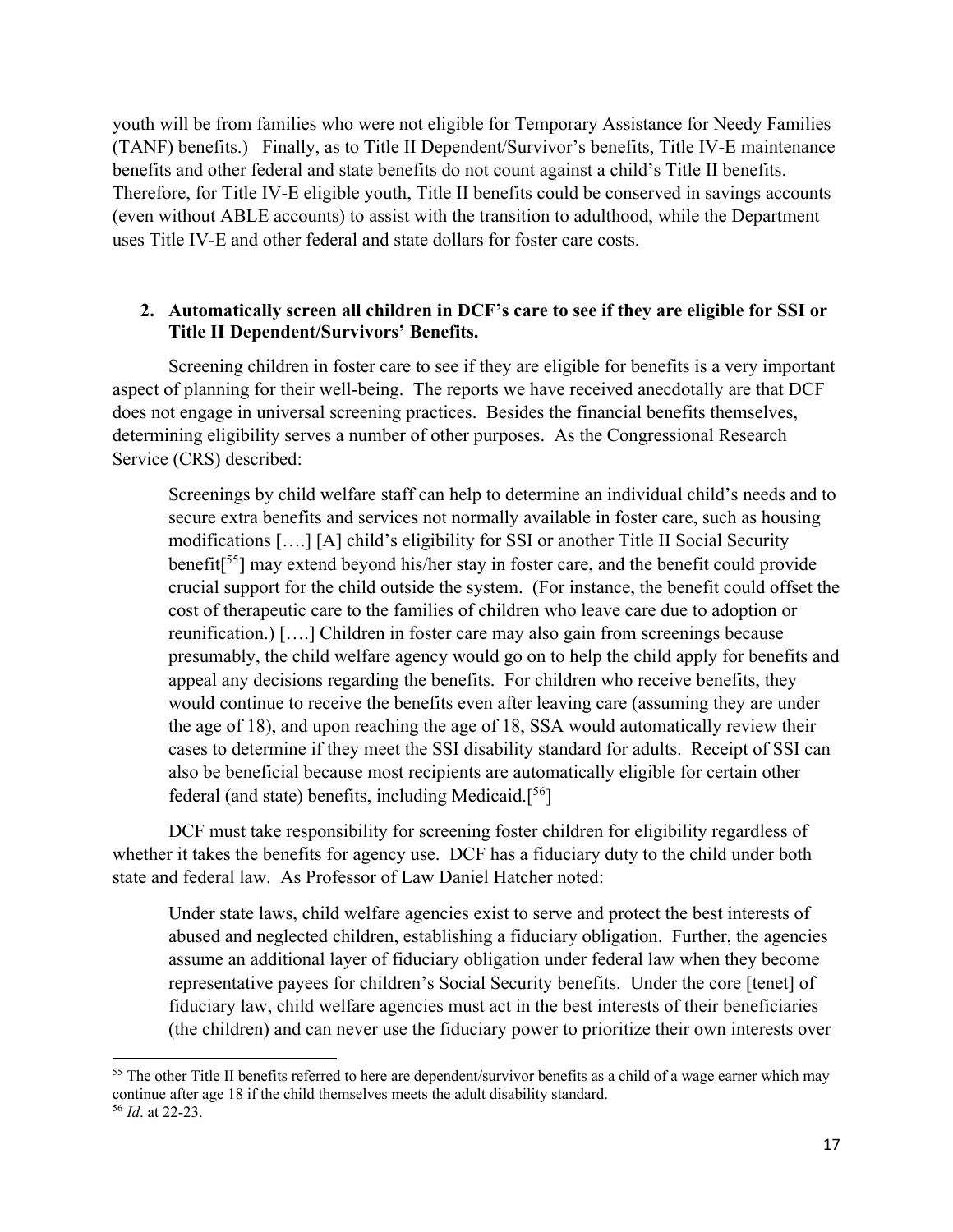the interests of the children. The agencies violate their fiduciary obligations when they take control over foster children's Social Security benefits and use those benefits for agency/state interests rather than for the children.<sup>57</sup>

An integral part of DCF fulfilling its fiduciary duty to children under its care is determining their eligibility for Social Security benefits.

# **3. Provide notice to a child and their guardian, attorney, or other interested family member or adult, when DCF has been named their representative payee, and continue providing monthly notice should the child's benefits continue to be used by the Department.**

DCF must provide notice to a child and their guardian, attorney, or other relatives or interested adults, when they have petitioned to become the child's representative payee, and regular notice on its significance (i.e. a monthly report on how much money they are taking). While the Supreme Court in *Keffeler* did not address this issue, the Maryland Supreme Court in the 2013 decision *In re Ryan* found children in foster care and their lawyers have a due process right to notice when a foster care agency has applied to be representative payee, and if this application is successful, before they are deprived of property, in accordance with the  $14<sup>th</sup>$ Amendment.<sup>58</sup> In addition, foster care agencies must "provide regular accountings of how the money is used."<sup>59</sup> "After receiving notice, foster children can challenge the appointment of the foster care agency as their representative payees and request a different payee that will truly protect their interests."60

At a bare minimum, DCF must notify these children when it has applied to be their representative payee (and whether or not this application was successful) and provide notice as to how benefits are being used and offer further opportunity to find a more suitable payee. We believe this is necessary to comply with due process and principles of fundamental fairness. Notice should be given so that potential objections and appeals can be made, and should be explained to the child. Under SSA's regulations, 20 C.F.R. § 416.630,<sup>61</sup> the minor child has an independent right to appeal the decision. For this reason, when DCF receives these notices as legal guardian it is important that this information be shared with the foster youth repeatedly and that DCF provide assistance in exercising their right to appeal, should they wish to do so.

<sup>57</sup> Hatcher (2019), *supra*, at 109.

<sup>58</sup> *In re Ryan W*., 434 Md. 577 (2013); Hatcher (2019), *supra*, at 110.

<sup>59</sup> *Id*.

<sup>&</sup>lt;sup>60</sup> *Id*. See generally https://www.themarshallproject.org/2021/04/22/were-you-ever-in-foster-care-here-s-how-tofind-out-if-the-government-took-your-money

 $61$  Available at https://www.ssa.gov/OP\_Home/cfr20/416/416-0630.htm.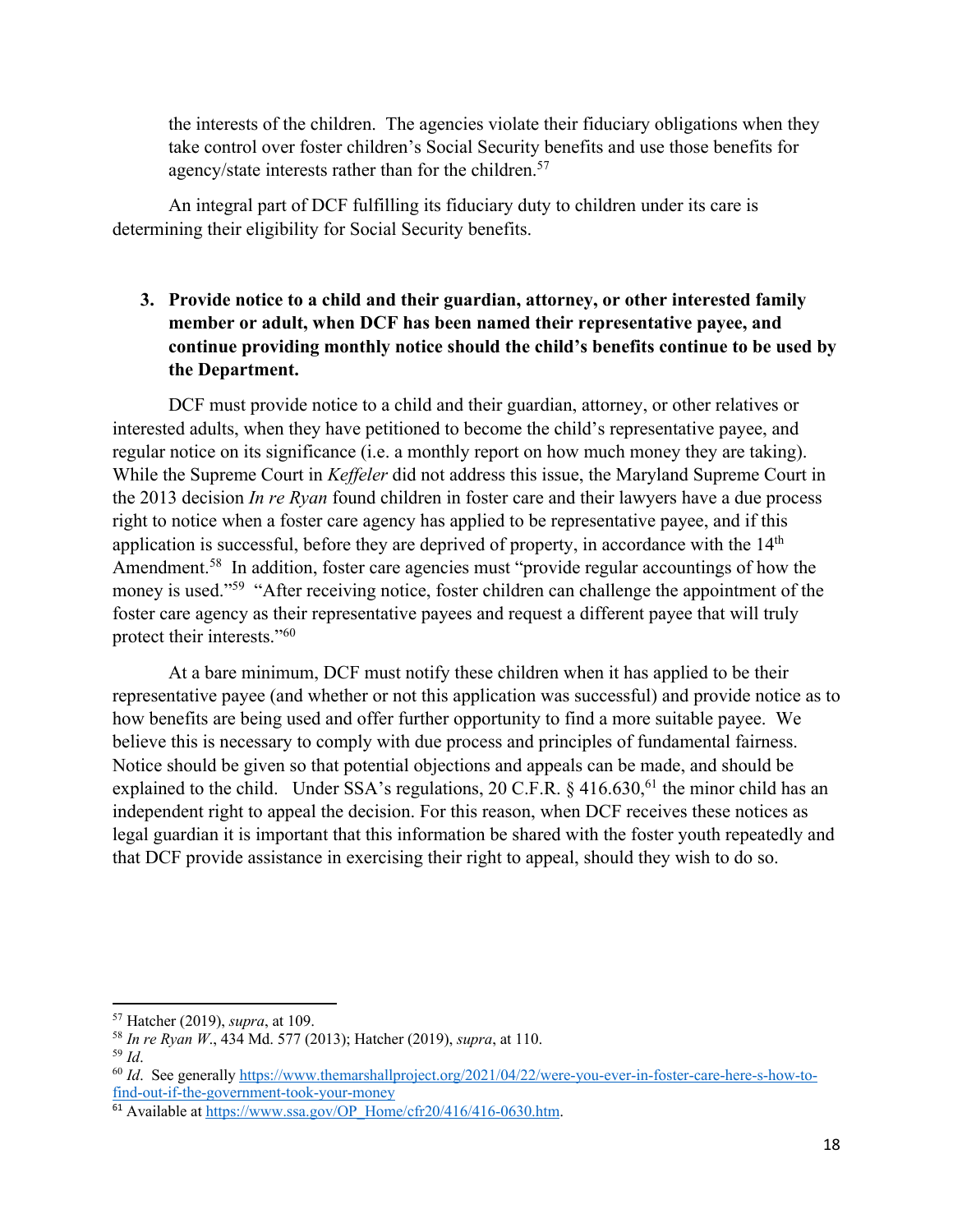**4. Share data openly with the Social Security Administration (SSA) and take a proactive position in finding a more suitable representative payee than DCF**. **If a child's benefits continue to be taken, document exactly how the funds are being used for that child's unique and specific needs, as opposed to for DCF generally, or for the general state budget.** 

The need for sufficient notice involves an equally important issue: ensuring that the child has a suitable representative payee. Foster care agencies are listed last, or next to last, on SSA's list of ideal representative payees. See e.g., 20 C.F.R.§ 416.621. Once an agency is assigned representative payee, there is a legal duty under federal law to continue looking for more suitable people to assume this role. Section 103(a) of the Strengthening Protections for Social Security Beneficiaries Act of 2018 requires SSA to "enter into agreements with states to share and match child welfare and SSA data on a monthly basis," to identify represented minor beneficiaries who are in foster care, and for beneficiaries "whose foster care arrangements have changed, [to] redetermine the appropriate [payee]."62

The obligation is similar under Massachusetts law. M.G.L. c. 119, § 23(c) describes the role of DCF to search for any relatives "or other adult person who has played a significant positive role in that child's life".<sup>63</sup> While this applies to placement, and not being assigned as representative payee, it still stresses the preference for virtually anyone other than a foster care agency serving as caretaker to look after the child's well-being.

Importantly, the Strengthening Protections for Social Security Beneficiaries Act also includes "a provision for [the Government Accountability Office] to evaluate the number of represented minor beneficiaries in foster care under the responsibility of a state, and for those beneficiaries, the type of representative payee *and how the Social Security funds were used*" (emphasis added).64 Unfortunately, while "[t]he [SSA] conducts regular oversight of state foster care agencies that obtain kids' benefits [….] the Office of the Inspector General for the [SSA] has found in at least four reports that this oversight is inconsistent, resulting in young people's savings being spent in ways that do not benefit them."<sup>65</sup>

A critical part of finding a more suitable representative payee involves data transparency, especially with SSA. However, many states, including we believe Massachusetts, do not share

<sup>62</sup> The Honorable Ron Wyden et al., *Social Security Administration: New Data Exchanges with Some States Provide Limited Information on Foster Care Beneficiaries*, U.S. Government Accountability Office 1, 1-2 (June 3, 2021), available at https://www.gao.gov/assets/gao-21-441r.pdf.

We acknowledge that representative payment is an SSA rule, and It is SSA who decides whether a beneficiary needs a payee and who that payee will be. SSA may provide some leads on potential payees but they do not assign payees from a payee pool. A person or an agency must apply to be a beneficiary's payee. Multiple organizations or individuals may apply at the same time or seriatum. It is SSA's job to decide who is best situated to use the beneficiary's SSA benefits in the beneficiary's best interests. That said, DCF could certainly be alert to youth approaching age 18 who could be their own payees and provide management skills to the individual or to an appropriate family or other community payees to that end, and could encourage others to apply to become representative payees.

 $63$  M.G.L. c. 119, § 23(c)

<sup>64</sup> Wyden et al., *supra*, at 14.

<sup>65</sup> Hager and Shapiro, *supra.*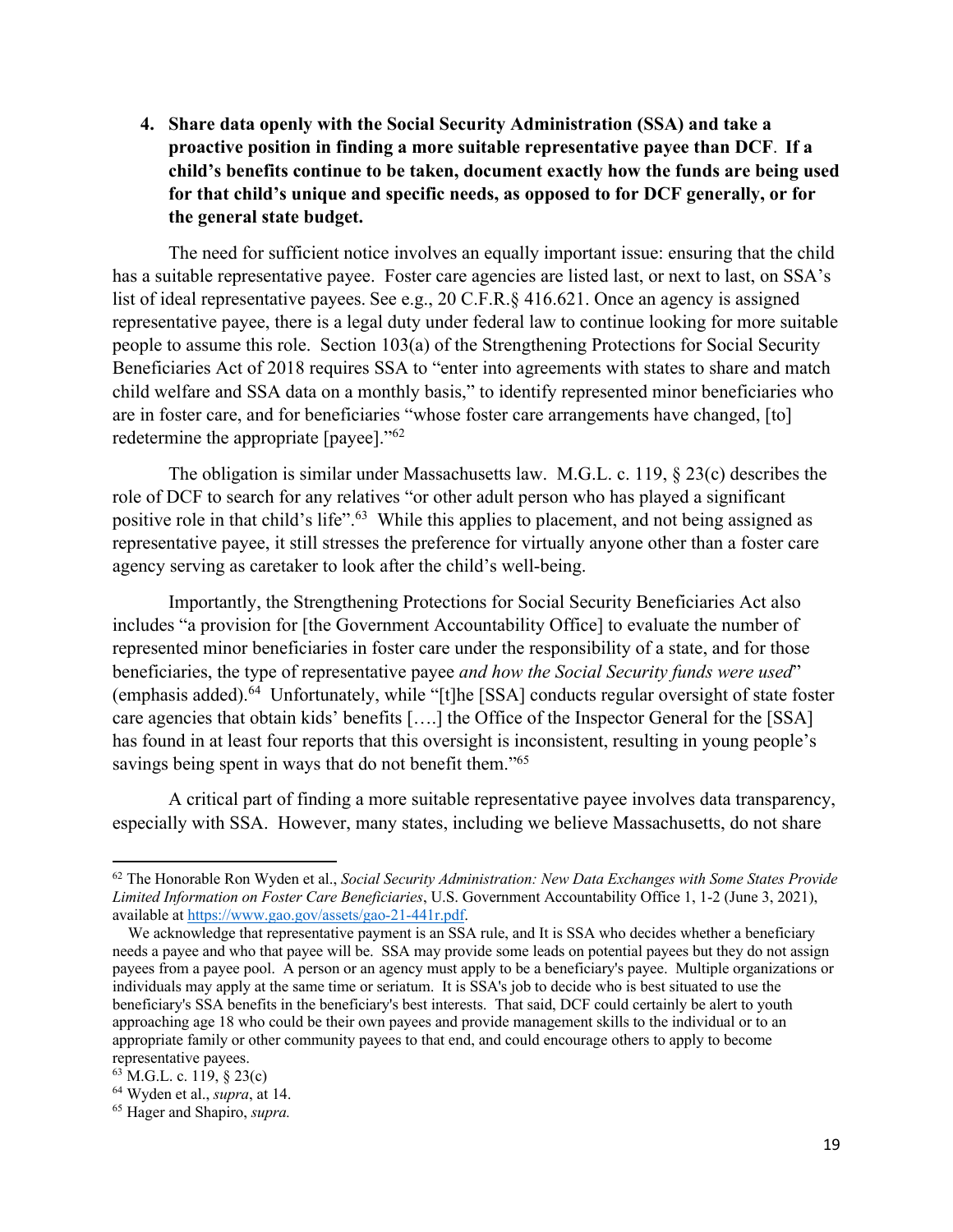data with SSA regarding children in their care to whom the agency has been assigned representative payee.66 This makes it seemingly impossible for SSA to know if efforts are continuing to be made to find a more suitable representative payee. It also, importantly, means that one cannot know if the money being collected from these children is going towards enhancing their individual care, or even going to the agency at all.

Representative payees who receive SSI or Title II Dependent/Survivors' Benefits on behalf of a child have a fiduciary duty to use these funds in the best interest of that child. Taking a child's money while not tracking and ensuring it is being used for that specific child and their specific needs is arguably inconsistent with this fiduciary duty.

# **5. Adopt universal screening for eligibility for adult SSI and adult Title II Dependent/Survivors' benefits and provide assistance and support to foster care youth in applying for these benefits.**

It is important for DCF to screen universally foster care youth for possible SSI eligibility, or Title II Dependent/Survivors' benefits eligibility as a disabled adult, as they approach age 18. The SSI application process may take place 180 days before the child's  $18<sup>th</sup>$  birthday.<sup>67</sup> However, we have been unable to identify any Department policy that requires DCF to assist with the application process for these adult benefits before a child leaves the oversight of the Department.<sup>68</sup> Assuming this is correct, such a policy should be developed by DCF.

\*\*\*

DCF should save, rather than spend, the benefits of foster care children, retaining these resources to assist with their transition to adulthood. This supports foster care youth, benefits the state, and serves DCF by instilling more trust in our institutions. It is the right thing to do, from a legal, moral, and practical perspective. We urge you to adopt policies equal to or stronger than those now in place in the State of Maryland.

DLC formally requests an opportunity to meet with DCF officials, in partnership with other nonprofit stakeholders and foster care youth, to work towards building a better solution for all interested parties. Please let us know if DCF would be willing to do so.

<sup>68</sup> New York state, for example, requires that SSI applications be filed by their department at least 90 days before transition. See https://ocfs.ny.gov/main/policies/external/OCFS\_2010/10-OCFS-ADM-

04%20Filing%20SSI%20Applications%20for%20Disabled%20Youth%20Transitioning%20Out%20of%20Foster% 20Care.pdf p. 4.

<sup>66</sup> Wyden et al., *supra*, at 5.

<sup>67</sup> See SSA POMS DI 25202.011 https://secure.ssa.gov/poms.nsf/lnx/0425201011 See also https://www.ssa.gov/policy/docs/ssb/v73n3/v73n3p53.html, a SSA policy memo which discusses the vulnerability of foster care youth after transition and the importance of SSA benefits in mitigating risk factors.